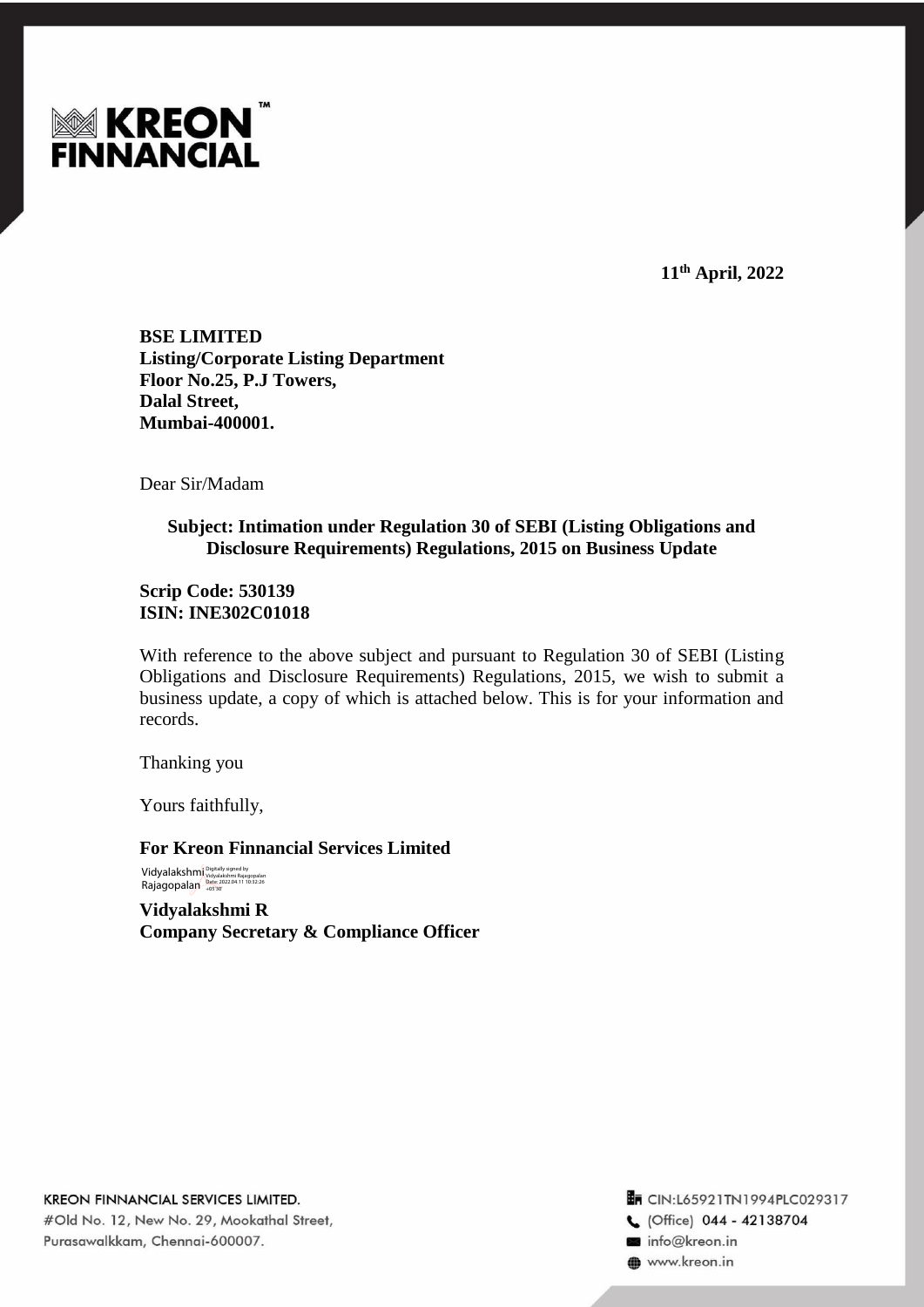



# **KREON PARTNERSHIP WITH DWARAKA DOSS GOVERDHAN DOSS VAISHNAV COLLEGE**

#### **TO OUR BELOVED RIGHT HONORABLE STAKEHOLDERS AND FRIENDS:**

### **"Our Chief Want in Life, Is Someone Who Shall Make Us Do What We Can. This Is the Service of a Friend. With Him We Are Easily Great" – Ralph Waldo Emerson**

With you we have all the necessary competencies to win.

Great things ahead!

2022 will be a Year of Expansions for us,

We are very glad to announce to you all about our new exclusive tie up and a step forward, into **our dreams of building and nurturing young minds that will empower the future of our nation.**

We have signed an **exclusive agreement with DG VAISHNAV COLLEGE – CHENNAI.**

Under IIC (Institution Innovation Council) - an initiative by the Central Government, The Ministry of Human Resource Development has established a **great support system to systematically foster the culture of innovation amongst all Higher Education Institutions,** by hosting incubation centers and start-up clubs. The primary mandate of this innovation cell is to **encourage, inspire and nurture young students by supporting them to work with new ideas and transform them into prototypes**, while they are in their formative years.

It's our proud privilege that **DG VAISHNAV COLLEGE has approached us to mentor their young graduates under IIC through our STUCRED FOR STARTUPS initiative.** We will be interacting with those innovation hubs and supporting them in developing, improving their ideas, connecting them with advisors and fostering potentials with funding. We will also be **hosting workshops on financial literacy and financial awareness** that will further enhance their toolkit to be knowledgeable entrepreneurs, allrounders, and responsible citizens of India.

We have in our hands, a splendid opportunity and an excellent responsibility to fulfill, contribute and guide thousands of young graduates.

#### **"What they aspire to be will be our mission".**

Looking forward, Miles to go...

KREON FINNANCIAL SERVICES LIMITED. #Old No. 12, New No. 29, Mookathal Street, Purasawalkkam, Chennai-600007.

**En CIN:L65921TN1994PLC029317** C (Office) 044 - 42138704 info@kreon.in **a** www.kreon.in